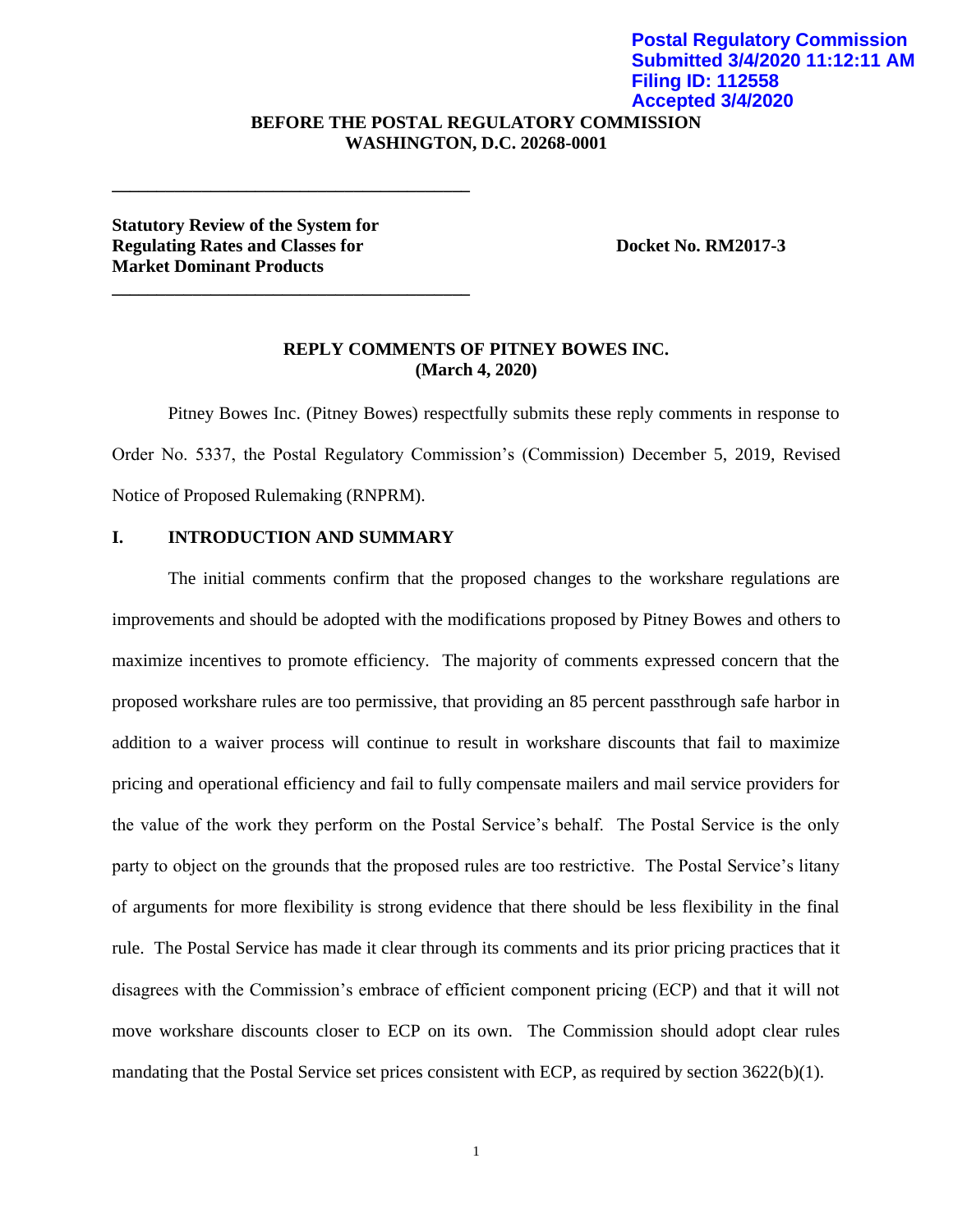These comments also respond to the unsupported allegations of several commenters that the Postal Service's competitive package delivery business is not operating in compliance with the law. As confirmed by the most recent annual compliance report, the Postal Service's competitive products fully comply with all applicable statutory and regulatory pricing requirements and are contributing approximately \$5 billion more to institutional costs than the required regulatory minimum.

#### **II. DISCUSSION**

# **A. The Commission's Workshare Rules Should be Adopted with Slight Modifications to Maximize Pricing and Operational Efficiency, Consistent with Objective 1**

No commenter disputes that the Commission has the legal authority to establish clear regulatory standards for workshare discounts. The majority of the initial comments support the Commission's proposed revisions to the workshare regulations as improvements and urge their adoption with slight modifications to increase efficiency.<sup>1</sup> Specifically, the comments support the adoption of a two-part rule for workshare discounts set below costs avoided: (1) all workshare discounts not already set at full Efficient Component Pricing (ECP) rates must be moved closer to them, consistent with the Commission's "do no harm" principle, and (2) that the Postal Service must obtain a waiver for any workshare discount that is not moved closer to full ECP rates. $2$  The majority of the comments expressed the view that the waivers should be infrequent, strictly enforced, and subject to limitation.<sup>3</sup> Specifically, Pitney Bowes and others advocated that the 85 percent passthrough floor should be included as a limitation on the waiver process, not as an exception to the general rule requiring the Postal Service to set workshare discounts ever closer to ECP.<sup>4</sup>

<sup>&</sup>lt;sup>1</sup> See Comments of American Bankers Association (Feb. 3, 2020) at 14-16 (ABA Comments); Comments of Discover Financial Services (Feb. 3, 2020) at 16, n.5; Comments of National Postal Policy Council, Major Mailers Association, National Association of Presort Mailers, Association of Mail Electronic Enhancement (Feb. 3, 2020) at 15-19 (Comments of NPPC et al); Comments of Parcel Shippers Association (Feb. 3, 2020) at 8-9 (PSA Comments); Comments of Pitney Bowes Inc. (Feb. 3, 2020) at 2-7 (PB Comments).

<sup>2</sup> *See* ABA Comments at 14-16; Comments of NAPM et al at 17-19PB Comments at 4-7.

<sup>3</sup> *See id*.

<sup>4</sup> *See id*.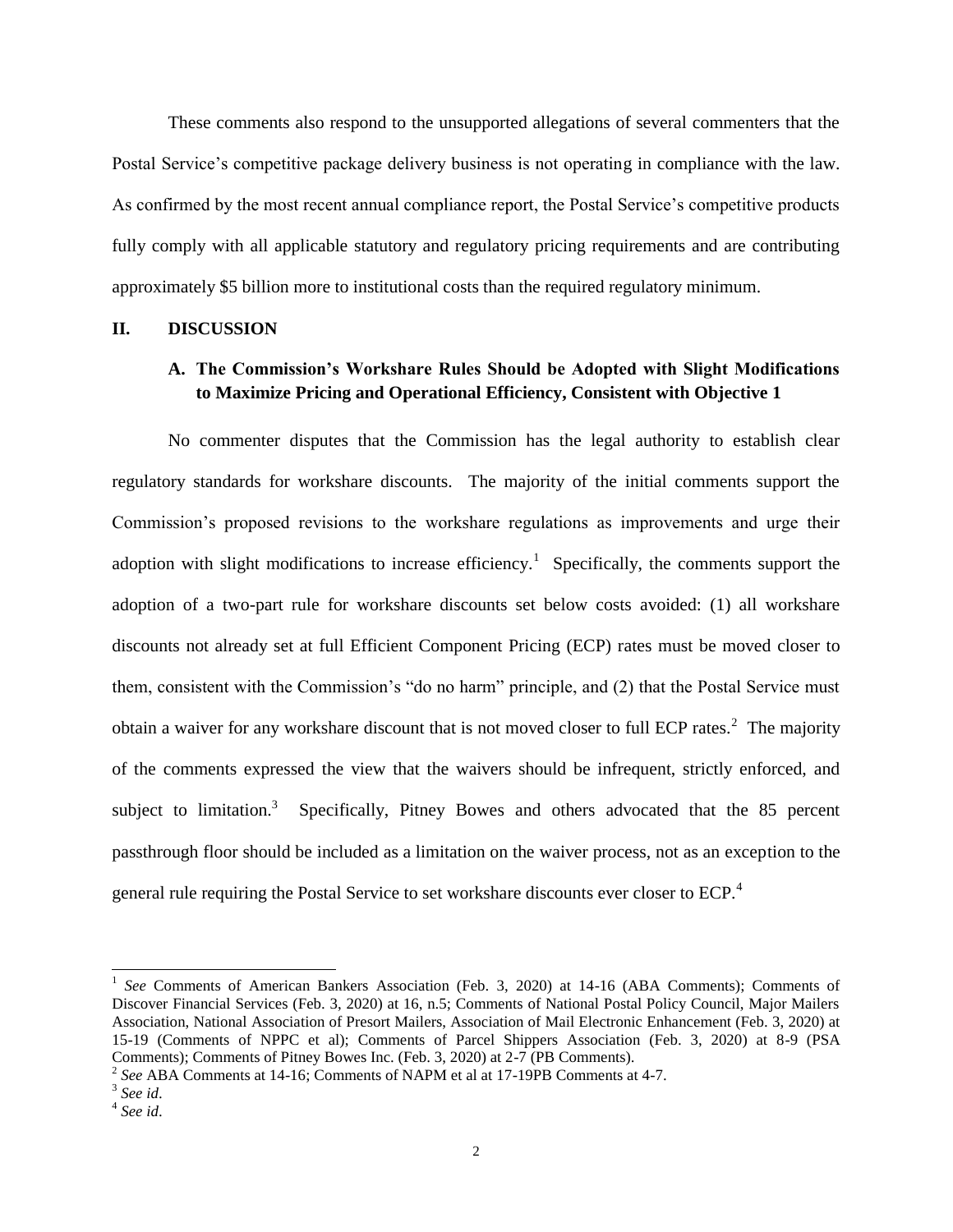The Commission should reject the Postal Service's request to create additional exceptions as inconsistent with Objective 1 and the Commission's "do no harm" principle. The Postal Service's pretexts for more flexibility confirm that the rules need to be tightened, not relaxed, to ensure more efficient workshare prices. The Commission has previously concluded that the Postal Service had the pricing authority to set more efficient workshare discounts but it has not exercised that authority.<sup>5</sup> The Postal Service's initial comments and past practice demonstrate that the Postal Service will not move workshare discounts closer to ECP unless required to do so. A review of the history of the First-Class Mail 5-Digit Automation Letters rate confirms that since R2011-2, the price adjustment has satisfied the Commission's "do no harm" principle only half of the time. The Commission should adopt rules that mandate that workshare discounts are set consistent with ECP, as required by section 3622(b)(1). *See* 39 U.S.C. § 3622(b)(1).

None of the scenarios identified by the Postal Service justify further deviations from setting more efficient workshare discounts.<sup>6</sup> There is no basis for a waiver or exception for workshare discounts subject to a pending cost methodology change. *See* Postal Service Comments at 47. The timing of proposed cost methodology changes is entirely within the Postal Service's control, thus the Postal Service is free to file proposed changes in the costing methodology early enough that they can be appropriately adjudicated before a price adjustment filing. Some costing methodology changes may increase the modeled costs avoided, some may decrease the modeled costs avoided; there is no reason for a waiver or exception from a rule requiring more efficient pricing. As proposed by the Postal Service the exception for pending rulemakings would subvert the statutory delegation of responsibility to the Commission to establish approved costing methodologies. Pitney Bowes would

<sup>5</sup> *See* Docket No. RM2017-3, Order No. 4257, Order on the Findings and Determination of the 39 U.S.C. § 3622 Review (Dec. 1, 2017) at 139, 216-19.

<sup>&</sup>lt;sup>6</sup> See Initial Comments of the United States Postal Service in Response to Order No. 5337 (Feb. 3, 2020) at 46 (Postal Service Comments).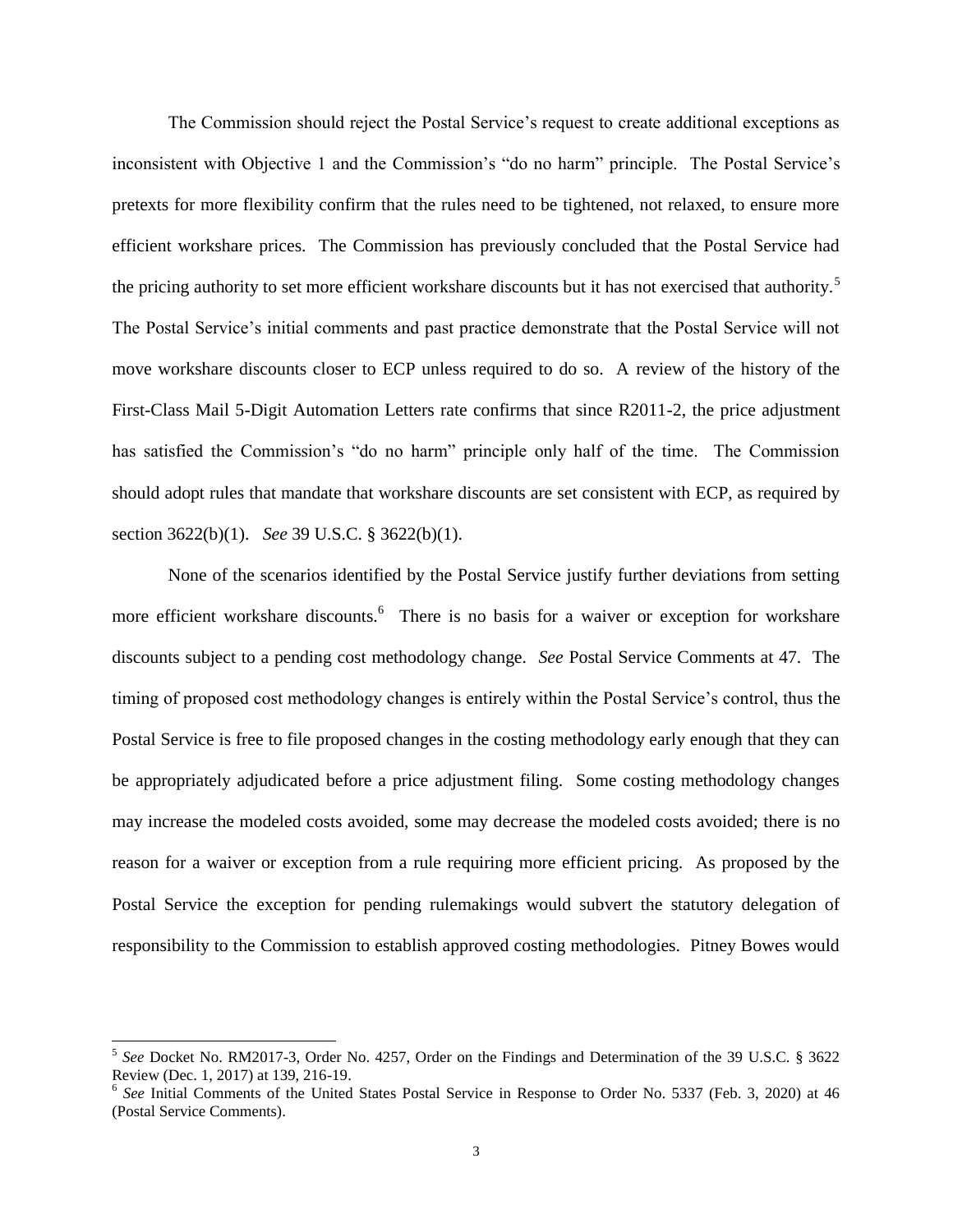support a separate procedural rule specifying the timing for filing proposed changes to analytical principles to ensure timely resolution before the next scheduled price adjustment filing.

There is also no basis for a waiver for rate deaveraging associated with moving workshare discounts set below avoided costs closer to full ECP rates. The Postal Service cites section 3622(e)(3)(B) to argue for expanding the waiver authority to cover discounts set below avoided costs if the result of moving the discount closer to full ECP rates will require raising a related benchmark price. *See* Postal Service Comments at 47-48. The Commission considered and rejected this argument in Order No. 5337, stating:

If the Postal Service increases the size of a workshare discount (*e.g.*, sets a workshare discount that is currently below avoided cost closer to or equal to its avoided cost), this would increase the rate adjustment authority for the applicable class. The Postal Service retains flexibility to determine how to use the resulting increase in rate adjustment authority (as well as the other sources of rate adjustment authority for that class). The Postal Service may do any (or all) of the following: increase rates for the affected mailpieces (*e.g.*, raise the benchmark rate), increase rates elsewhere in that class in that rate proceeding  $(e.g.,$  raise a different rate cell $(s)$ ), and/or decline to use all or part of that rate adjustment authority in that rate proceeding (*e.g.*, "bank" all or part of that rate adjustment authority for future use). Although this may increase rates for some mailers, there is no evidence that increasing the size of workshare discounts under 100 percent will cause other rates to reach a level that is not just and reasonable.

Order No. 5337 at 196-97. The Postal Service offers no reason for the Commission to revisit its prior determination.

The Postal Service's example regarding In-County Periodicals substantially overstates the possible rate shock on benchmark prices. *See* Postal Service Comments at 48. No further exceptions are justified, but if the Commission were to entertain such an exception it should be narrowly tailored to apply only to discounts that affect small volume rate categories where the rate impact would be substantial. A broader exception would create significant efficiency losses because there are many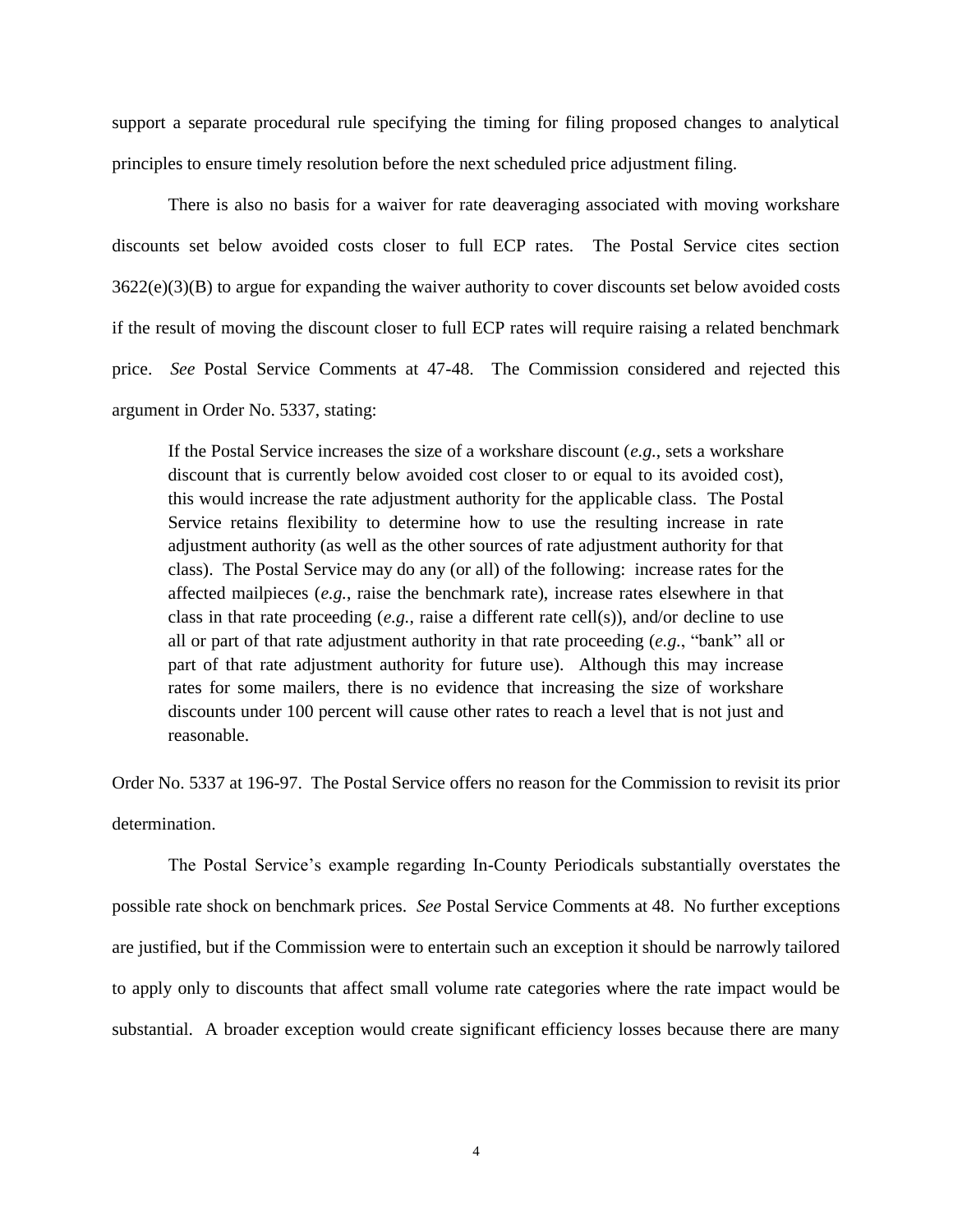important, high-volume discounts (e.g., First-Class Mail 5-Digit Automation Letters) with passthroughs set well below 100 percent the modeled costs avoided.

The Postal Service's arguments for greater pricing flexibility for discounts with passthroughs set below avoided costs should also be rejected. *See id.*, at 48-49. The Commission's proposed rules appropriately seek to prevent efficiency losses caused by workshare discounts that pass through less than 100 percent as well as those that pass through more than 100 percent of the avoided costs. The Postal Service's proposal would nullify the Commission's "do no harm" principle for workshare discounts set below avoided costs by allowing the Postal Service to move farther from an efficient rate schedule over time.

None of the arguments raised by the Postal Service justify deviations from ECP rates for discounts set below avoided costs and none are consistent with Commission's stated commitment to "rigorously enforce adherence to ECP for workshare discounts that are below their avoided costs[,]" an approach that the Commission deemed "necessary to address the Commission's finding that the Postal Service had the ability to adhere to ECP throughout the PAEA era but did not do so." Order No. 5337 at 195.

The Postal Service overstates the "blockiness" issue, *see* Postal Service Comments at 49, especially where the Postal Service has imposed much more significant rate design constraints on itself, for example, the five-cent rounding constraint in First-Class Mail Single-Piece Letters. The Commission has properly noted that concerns about utilizing price cap space, *see id*., within a class are adequately ameliorated by the Postal Service's ability to adjust other rates within the class or to bank the rate authority.

The Postal Service's concerns related to lost economies of scale and density are likewise overstated, *id*., 49-50, and are not a legitimate basis for chronic pricing and operational inefficiency. Most workshare cost savings are in mail processing, which is nearly 100 percent volume variable and, thus, not subject to these effects. Furthermore, even where there are such economies (e.g.,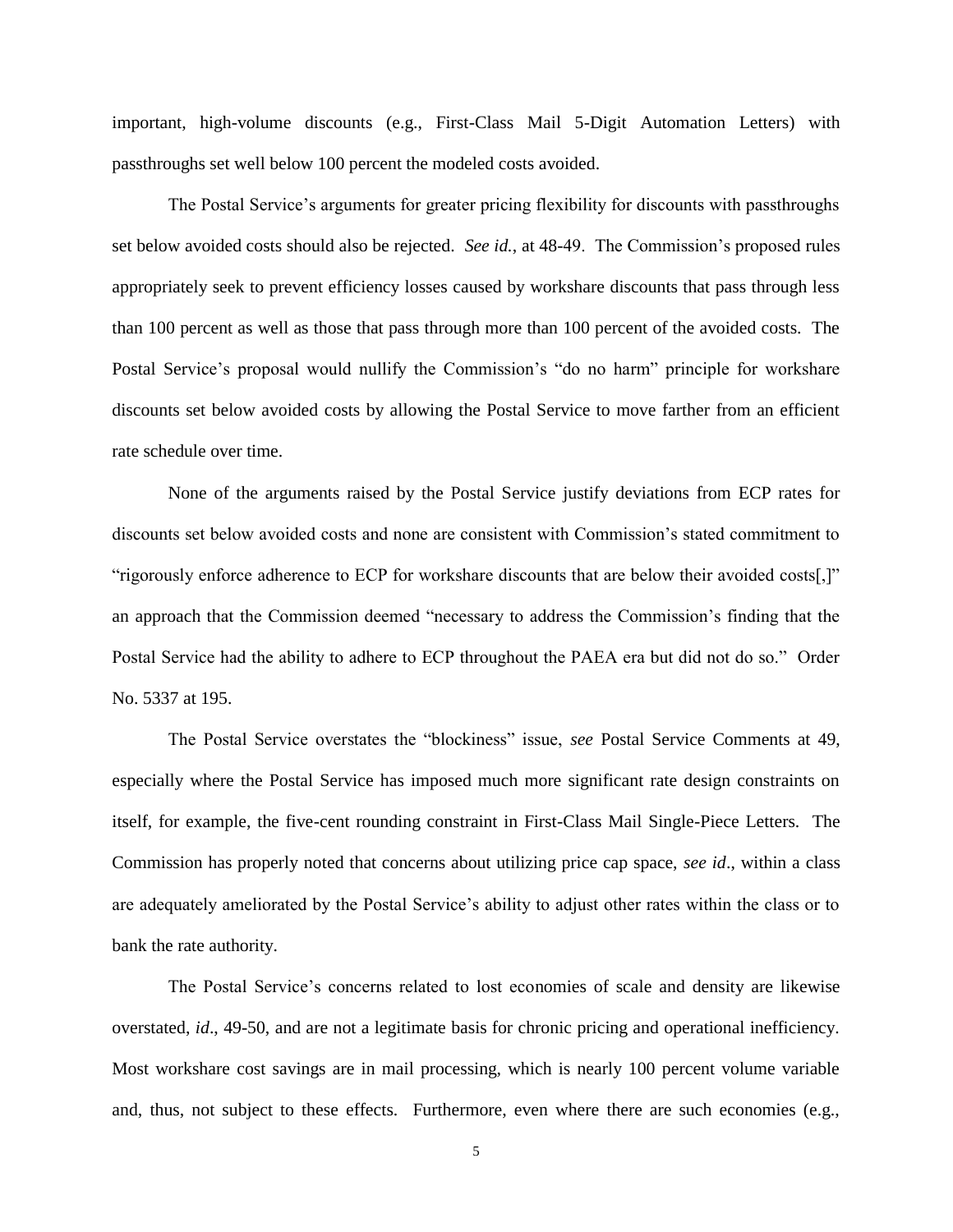transportation and delivery), mail mix shifts will not push workload substantially up the cost curve. Accordingly, the impact of any lost scale or density from increased worksharing is immaterial.

The Postal Service's generalized concern regarding the risk of overestimating the modeled cost avoidance, *id*., at 50, should also be rejected. The Postal Service has failed to cite any specific deficiencies in the approved cost models. The Commission has an open, transparent process that allows the Postal Service, the Commission, or other interested parties to propose changes to improve the accuracy or otherwise refine the approved costing methodologies. Hand-waving concerns regarding overestimation (or underestimation) alone cannot justify a "risk premium" that would bias discounts downward, inefficiently leading to greater average deviations from 100 percent passthroughs as required by Objective 1.

The Postal Service's general appeal to pricing flexibility should likewise be rejected as a basis for deviating from more efficient workshare pricing. The Commission has previously considered and dismissed the argument that requiring more efficient workshare discounts imposes an undue constraint on the Postal Service's pricing flexibility. *See* Order No. 5337 at 179, 193-94. The Commission has correctly observed that there are many dimensions to pricing flexibility and that the Postal Service's pricing flexibility would be largely unaffected by the proposed changes to the workshare rules. *See* Order No. 4257 at 144.

For all of the reasons stated above and in the initial comments of Pitney Bowes and other commenters, the Commission should adopt a modified two-part rule for workshare discounts set below avoided costs, as follows: (1) all workshare discounts not already set at full ECP rates must be moved closer to full ECP rates, and (2) deviations from ECP rates will be granted only where the Postal Service can show via a waiver process that moving discounts toward ECP rates will impede operational efficiency; waiver requests will be strictly enforced and subject to a limitation requiring a minimum 85 percent passthrough.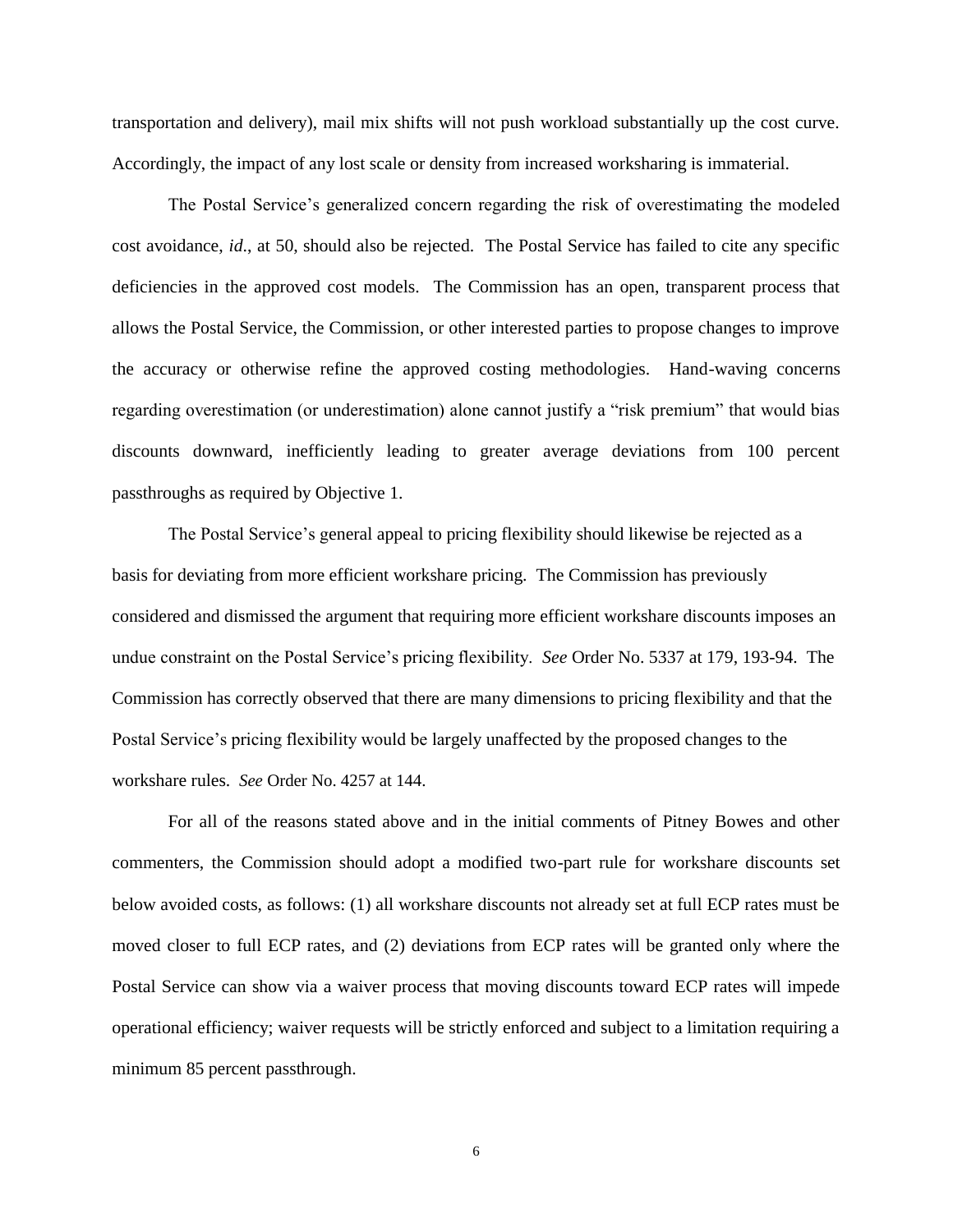#### **B. Competitive Products Fully Comply with All Applicable Pricing Standards**

Order No. 5337 is appropriately focused on proposed changes to the system of regulating rates for market dominant postal products. Nevertheless, several parties filed comments that touch on competitive products. Some of the comments are helpful. *See* PSA Comments at 2-3 (noting the growing importance of the positive net financial contribution of competitive products to help maintain universal service). Other comments less so. Comments filed by the National Taxpayers Union (NTU) and the American Consumer Institute Center for Citizen Research (ACI) allege without support that the Postal Service's competitive package delivery business is not covering its costs.<sup>7</sup> These allegations are demonstrably false. Public FY2019 annual compliance report (ACR) data confirm that the total aggregate revenues from competitive products exceeded the total group incremental costs of competitive products and that, with few minor exceptions, each competitive product offered by the Postal Service covered its own incremental costs.<sup>8</sup> Thus, the Postal Service's competitive package delivery business continues to operate in compliance with all applicable statutory and regulatory pricing requirements and is not being subsidized.<sup>9</sup> Furthermore, there is no evidence of unfair competition. To the contrary, the Postal Service's package delivery business

<sup>7</sup> *See* Comments of American Consumer Institute Center for Citizen Research (Jan. 31, 2020); Comments of National Taxpayers Union (Feb. 1, 2020).

<sup>&</sup>lt;sup>8</sup> See Docket No. ACR2019, United States Postal Service Annual Compliance Report for Fiscal Year 2019 (Dec. 27, 2019) (FY2019 ACR) at 63, Table 21, "FY2019 Incremental Cost Calculation for Total Competitive Products"; USPS-FY19-1, Public\_FY19CRAReport.xlsx, "Cost3"; FY2019 ACR at 64-68.

<sup>&</sup>lt;sup>9</sup> Pitney Bowes concurs with the Postal Service that the issue of whether a density rate adjustment, if any, should be based upon total volume or market dominant volume has nothing to do with cross-subsidization. Consistent with the common economic meaning of the term subsidy, the prohibition on cross-subsidization of competitive products by market dominant products under 39 U.S.C. § 3633(a)(1) is satisfied by ensuring that the total aggregate revenue from competitive products exceeds the total group incremental costs of competitive products. As noted above, the Commission has repeatedly found that there is no cross-subsidization because competitive product revenues exceed incremental costs. The Commission has also properly concluded that Objective 9, which requires that the Commission design a modern rate regulation system "to allocate the total institutional costs of the Postal Service appropriately between market dominant and competitive products," 39 U.S.C.  $\S$  3622(b)(9), is satisfied by the statutory mechanisms established in section 3633(a)(3) and section 3633(b). *See* Order No. 4257 at 246-47. For FY2019 the Commission determined that the minimum required contribution ("appropriate share") of institutional costs to be covered by competitive products was 8.8 percent (approximately \$3.1 billion of total FY2019 institutional costs of \$35.2 billion). The actual contribution of competitive products in FY2019 was \$8.25 billion, or approximately 23.4 percent.